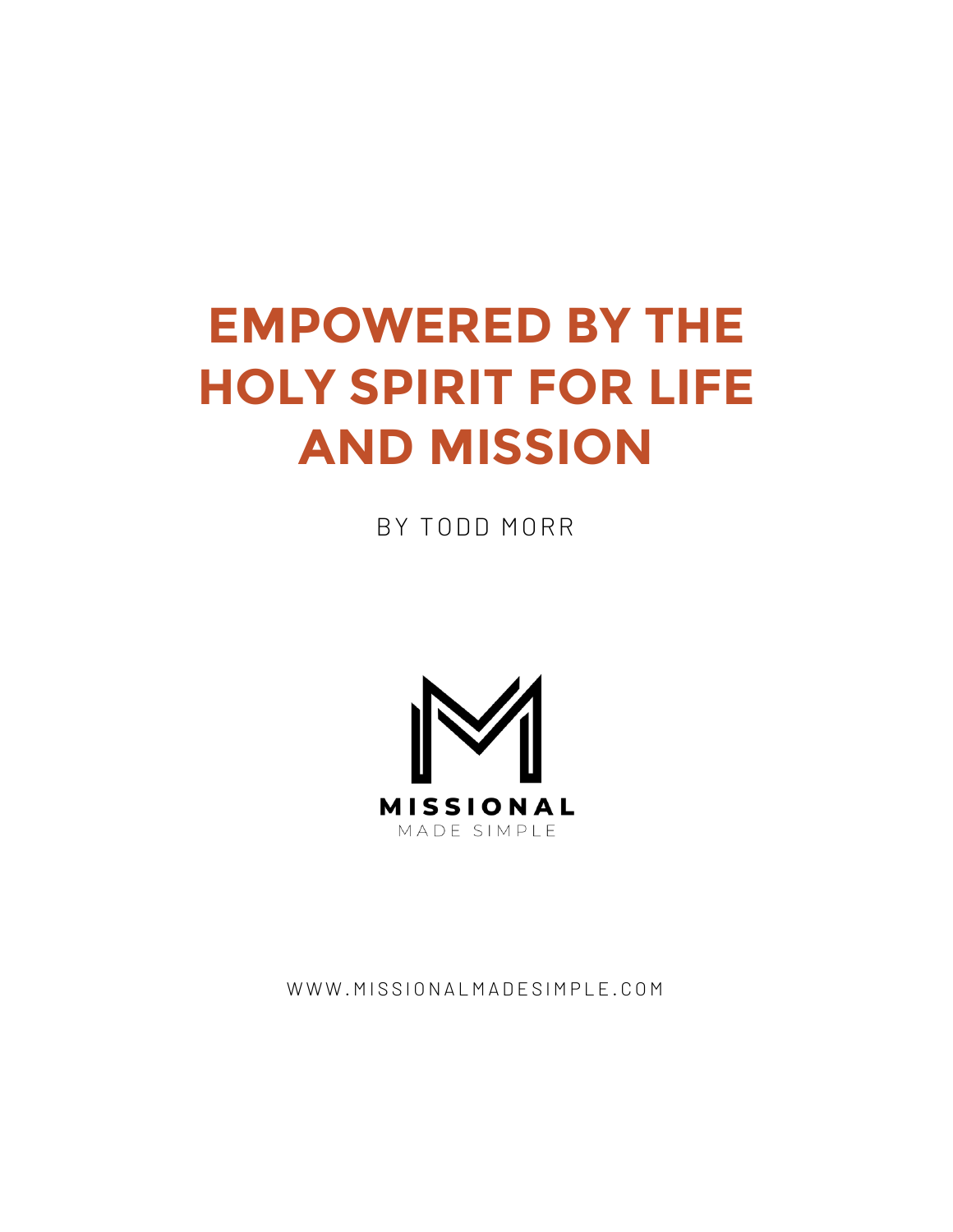## **EMPOWERED BY THE HOLY SPIRIT FOR LIFE AND MISSION**

LEARNING TO LIVE IN A RHYTHM OF SPIRIT DEPENDENCE

What do we know to be true about the Holy Spirit and His relationship or role in the Trinity? What comes to mind?

In most evangelical churches, the Holy Spirit definitely seems like the "little brother" of the Trinity. Why is that?

What becomes true of people and churches, when this happens? (man-centered, proud, powerless, fruitless – lacking the fruit of the Spirit, sin, "flesh" problems, etc.)

Why do you think, when the Spirit plays such a prominent role in Jesus' life and ministry and then in that of the early church in Acts, that many Christians and church leaders pay so little attention to the Holy Spirit? (discuss extremes – cessationist/charismatic; what has been the predominant evangelical perspective - traditional, conservative, cautious)

Here's a quick study (discovery process) of what Jesus and Paul have to say about the role and work of the Spirit in our lives and ministries.

- **JOHN 6:63**
- **JOHN 14:15 - 2 0**
- **JOHN 14:26**
- **JOHN 15:26**
- **JOHN 16:7 - 1 5**
- **JOHN 20:19 - 2 3**
- **ROMANS 8:5 - 17 (plus see Romans 5:5)**
- **1 CORINTHIANS 2:10 - 1 4**
- **GALATIANS 5:16 - 2 6**

#### WHAT DO WE LEARN FROM THESE VERSES? WHAT OBSERVATIONS DO YOU HAVE?

- Things that the Holy Spirit does in us and for us: helps, reminds, convicts, teaches, leads, counsels, reveals, proclaims (the truth about Jesus)
- The Holy Spirit is also often referred to as the Spirit of truth. His desire is to lead us towards consistent obedience to the truth of the Bible and the example of Jesus.

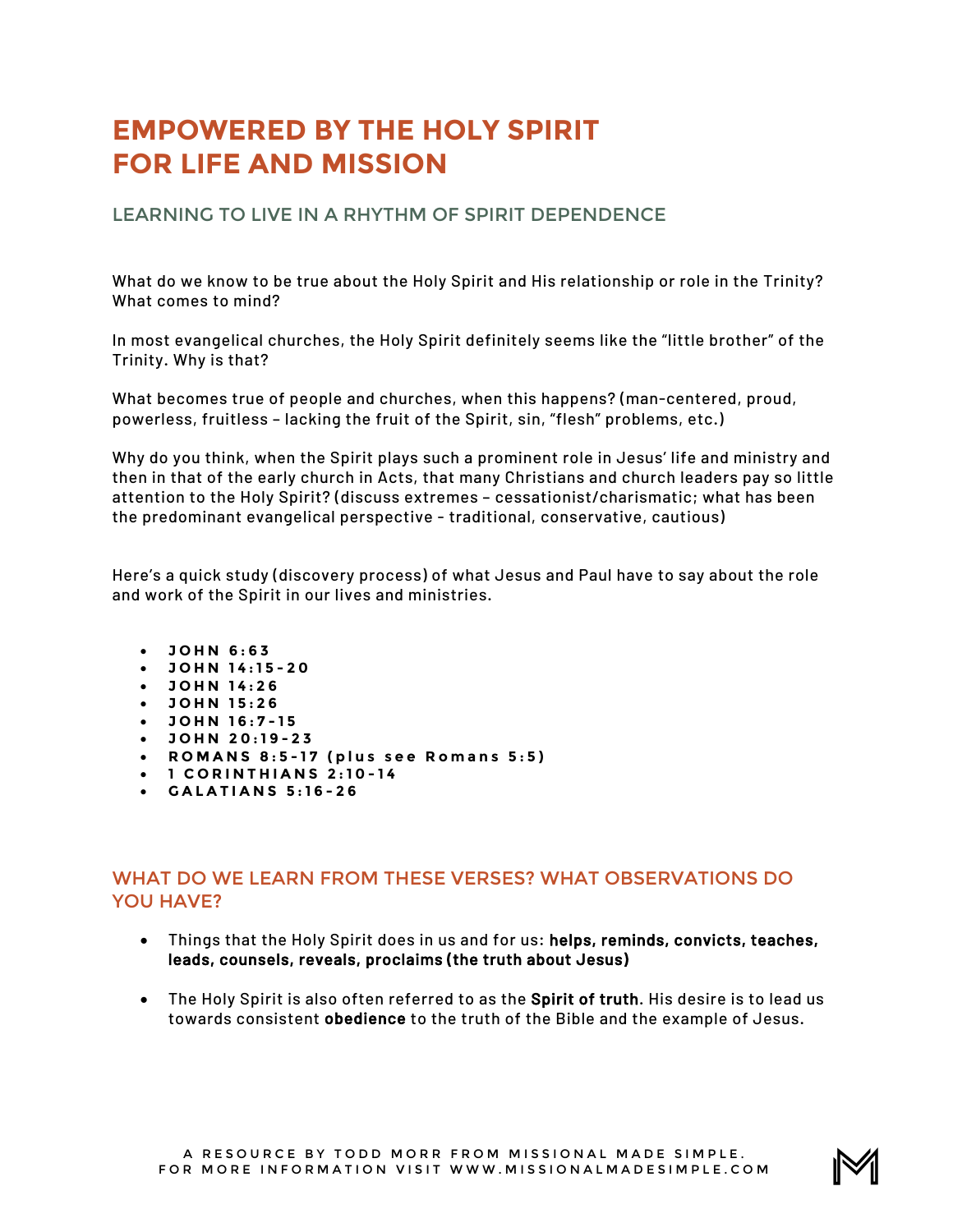#### HOW WOULD YOU DESCRIBE THIS "BODY OF WORK" THAT WE SEE THE SPIRIT DOING ALL THE TIME?

- From what we've seen in these verses and from what we know of the Spirit's work throughout Scripture, we can conclude that the Spirit is the one that changes hearts and transforms lives.
- It's the Spirit who is the primary discipler and equipper of people. The disciples were called to "go and make disciples", but not in their own power, only after they had received the Spirit (see Matthew 28:19-20 and Acts 1:4-5).
- The work of discipleship is the Spirit's work and must be done in submission to Him and in partnership with Him. We must move away from the belief and practice of mancentered discipleship – that we are the ones that control the growth and change in people's lives.

#### DO YOU THINK JESUS DID ANYTHING APART FROM THE HOLY SPIRIT? EXPLAIN.

• The Gospels tell us that Jesus was "full of the Spirit", "walked in the power of the Spirit", did miracles "by the power of the Spirit". What are some examples?

#### DO YOU THINK WE'RE ABLE TO DO ANYTHING APART FROM THE SPIRIT?

• See John 15:4-5 - We can do nothing (of kingdom value) apart from the Spirit! As Christians and as leaders, we must learn to live and lead and make disciples fully dependent on the Spirit, if not, we are living and leading in the flesh and by our own strength.

#### HOW DO WE SEE THE CHURCH IN THE BOOK OF ACTS RELATING TO THE HOLY SPIRIT? WHAT ARE SOME EXAMPLES? WHAT ARE SOME CONCLUSIONS?

• In the book of Acts, again and again there are examples of the apostles and those in the church living life in partnership with the Holy Spirit. (More than 50x the Spirit is specifically mentioned – see Acts 15:28 - they refer to the Spirit, as if he was one of the elder team!)

#### PAUL TELLS US IN HIS LETTERS TO CHURCHES:

- Walk in the Spirit
- Live by the Spirit
- Keep in step with the Spirit
- Be filled with the Spirit
- Live in accordance with the Spirit
- Let your mind be controlled by the Spirit

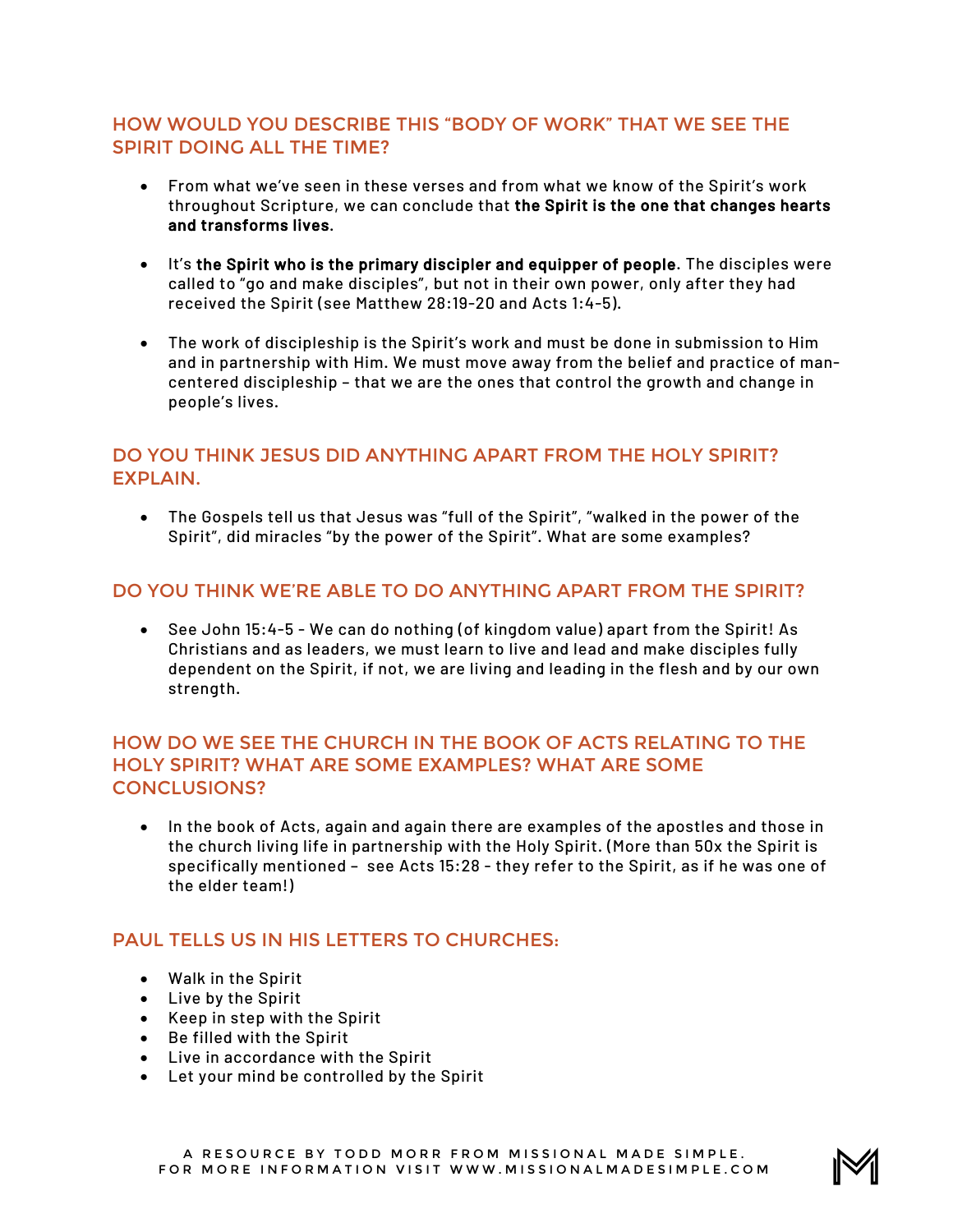In light of everything we've read and seen so far, what thoughts, questions, or applications are coming to mind? What are the implications you're seeing in all of this for yourself and for your Missional Community or those you're discipling?

• The primary calling on the life of every follower of Jesus - every person in every church - is to help make disciples. The Holy Spirit is the primary discipler and equipper of people. So, for life and mission – to make disciples - we must live in total dependence on the Holy Spirit.

#### WHAT WOULD OUR LIVES AND THE LIVES OF THOSE IN OUR MISSIONAL COMMUNITY LOOK LIKE IF WE WERE IN A RHYTHM OF SPIRIT DEPENDENCE?

- Full of the fruit of the Spirit Love, Joy, Peace, Patience, Kindness,…(Galatians 5)
- Clarity rather than confusion, doubt, fear, etc.
- Clear direction about our future and how we should be stewarding our lives
	- o where we should live and work
	- o how we spend our time and money
	- o how and with who we spend our time
- Lives oriented around the mission of Jesus and the mission of the Holy Spirit TO MAKE DISCIPLES
- Boldness and effectiveness in demonstrating and proclaiming the gospel
- Our lives and the lives of those around us being transformed and becoming more like Jesus

#### WHAT DOES THIS MEAN PRACTICALLY IN OUR LIVES, OUR LEADERSHIP, OUR DISCIPLE-MAKING?

- Throughout the day, in the moment, we need to be asking the Spirit for help, ideas, wisdom, discernment, words to speak, etc. – basically how to think, act, and speak ALL day. That's the role the Holy Spirit is supposed to play and wants to play in our lives.
- We should be ASKING the Spirit for help with the details of our lives like:
	- o People we're caring for and discipling
	- o Leaders we're developing
	- $\circ$  Hard conversations we're having that our words would be filled with truth and grace
	- o People we're counseling
	- o Non-Christians we're spending time with
	- o Gospel conversations we're having
	- o Decisions we're making
	- o Things we're struggling with
	- o How we're spending our time and money